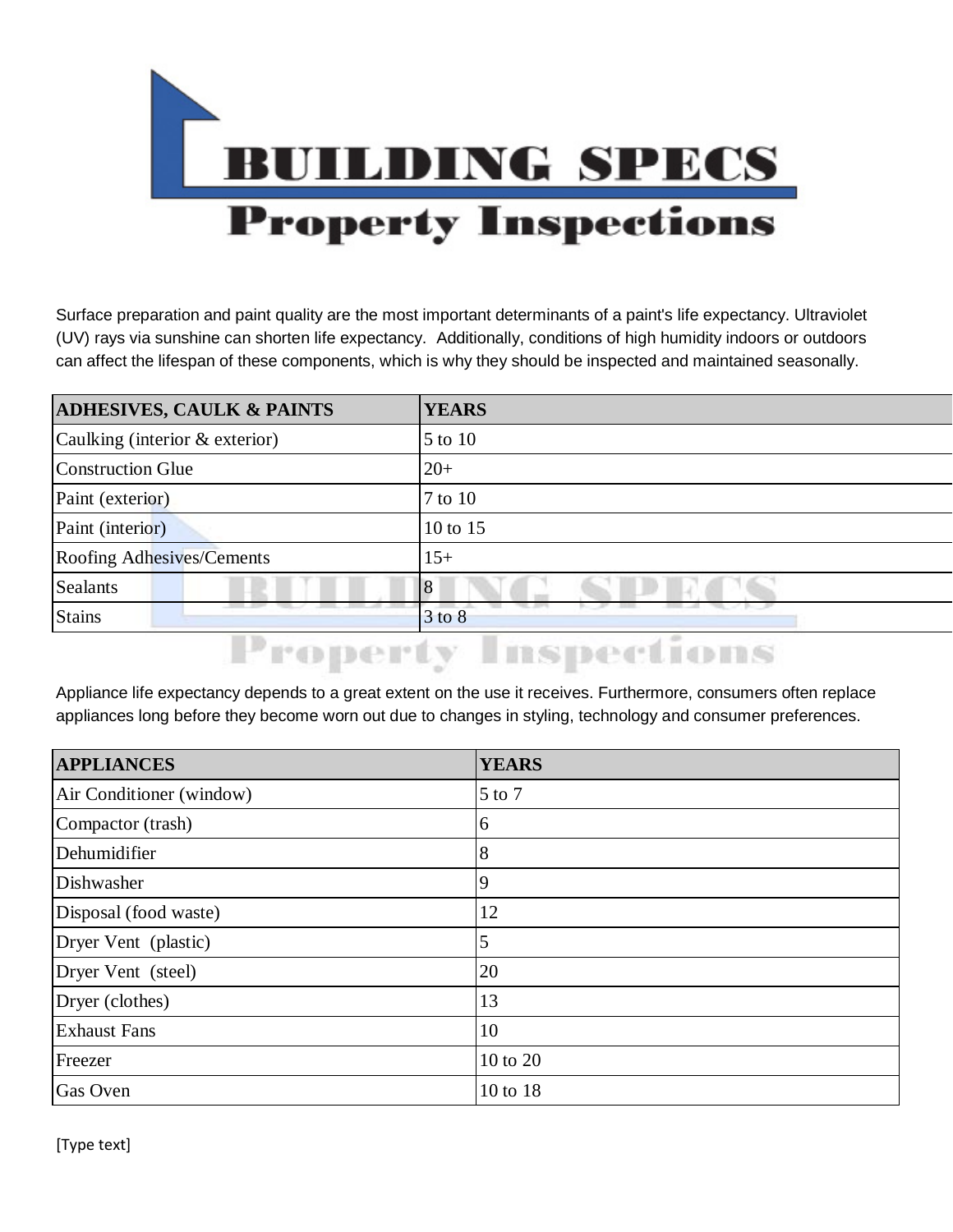| Hand Dryer                | 10 to 12 |
|---------------------------|----------|
| Humidifier (portable)     | 8        |
| Microwave Oven            | 9        |
| Range/Oven Hood           | 14       |
| Electric Range            | 13 to 15 |
| <b>Gas Range</b>          | 15 to 17 |
| Refrigerator              | 9 to 13  |
| <b>Swamp Cooler</b>       | 5 to 15  |
| <b>Washing Machine</b>    | 5 to 15  |
| Whole-House Vacuum System | 20       |

Modern kitchens today are larger and more elaborate. Together with the family room, they now form the "great room."

| <b>CABINETRY &amp; STORAGE</b>               | <b>YEARS</b>                 |
|----------------------------------------------|------------------------------|
| <b>Bathroom Cabinets</b>                     | $50+$                        |
| <b>Closet Shelves</b>                        | $100+$                       |
| <b>Entertainment Center/Home Office</b>      | 10                           |
| <b>Garage/Laundry Cabinets</b>               | $70+$                        |
| <b>Kitchen Cabinets</b>                      | 50                           |
| <b>I'd Bat I'</b><br><b>Medicine Cabinet</b> | <b>LISPections</b><br>$ 25+$ |
| Modular (stock manufacturing-type)           | 50                           |

Walls and ceilings last the full lifespan of the home.

| <b>CEILINGS &amp; WALLS</b>    | <b>YEARS</b>                                     |
|--------------------------------|--------------------------------------------------|
| <b>Acoustical Tile Ceiling</b> | $40+$ (older than 25 years may contain asbestos) |
| Ceramic Tile                   | $70+$                                            |
| Concrete                       | $75+$                                            |
| Gypsum                         | 75                                               |
| <b>Wood Paneling</b>           | $\vert$ 20 to 50                                 |
| Suspended Ceiling              | $25+$                                            |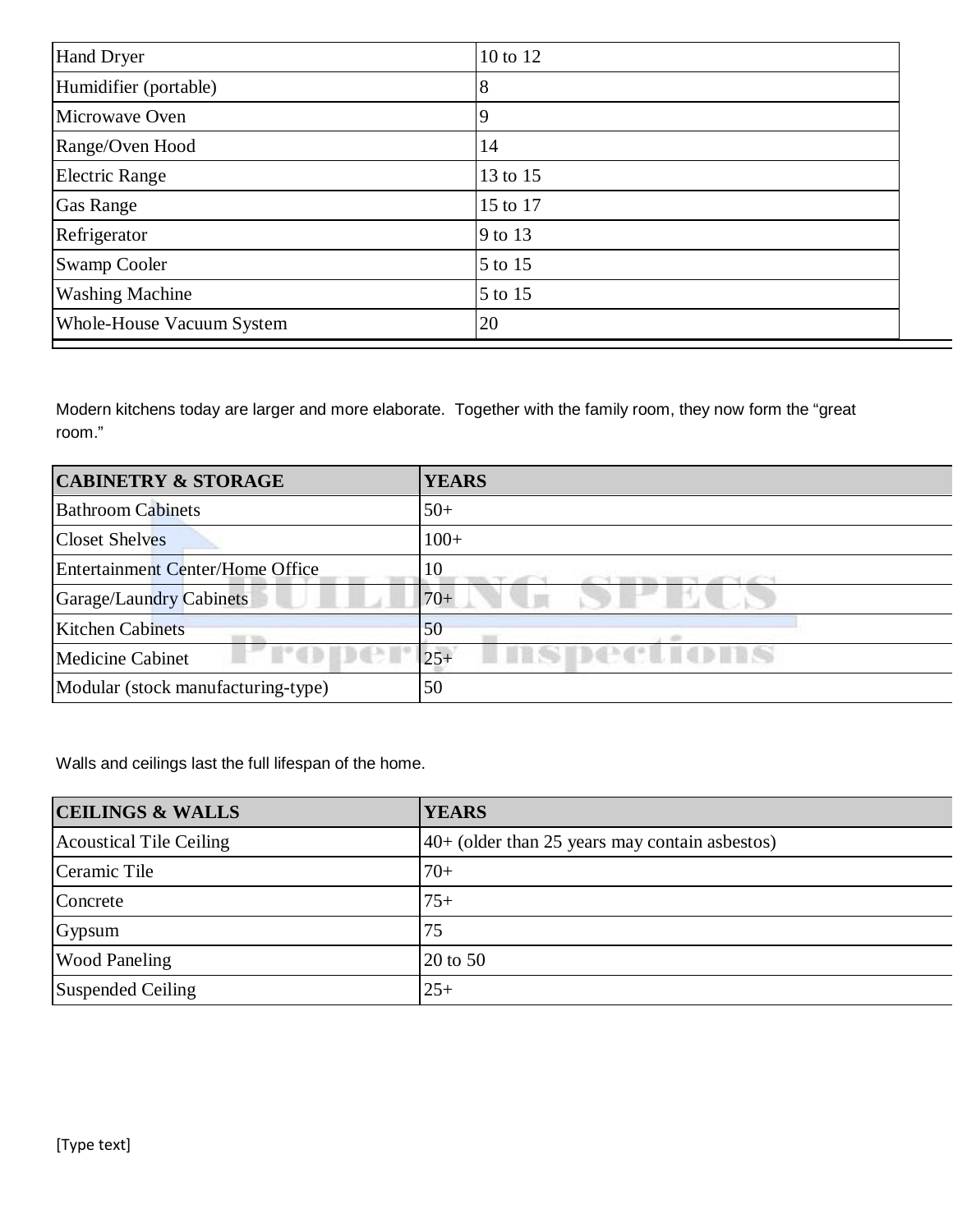Natural stone countertops, which are less expensive than they were just a few years ago, are becoming more popular, and one can expect them to last a lifetime. Cultured marble countertops have a shorter life expectancy, however.

| <b>COUNTERTOPS</b>     | <b>YEARS</b> |
|------------------------|--------------|
| Concrete               | 50           |
| <b>Cultured Marble</b> | 20           |
| Natural Stone          | $100+$       |
| Laminate               | 20 to 30     |
| Resin                  | $10+$        |
| Tile                   | $100+$       |
| Wood                   | $100+$       |

Decks are exposed to a wide range of conditions in different climates, from wind and hail in some areas, to relatively consistent, dry weather in others. See FASTENERS & STEEL section for fasteners.

| <b>DECKS</b>           | <b>YEARS</b>                                                                                   |
|------------------------|------------------------------------------------------------------------------------------------|
| Deck Planks            | 10                                                                                             |
| Composite              | 8 to 25<br>and the control of the property of the control of the control of the control of the |
| <b>Structural Wood</b> | $10$ to 30                                                                                     |

Exterior fiberglass, steel and wood doors will last as long as the house, while vinyl and screen doors have a shorter life expectancy. The gaskets/weatherstripping of exterior doors may have to be replaced every 5 to 8 years.

| <b>DOORS</b>                       | <b>YEARS</b>                                   |
|------------------------------------|------------------------------------------------|
| Closet (interior)                  | $100+$                                         |
| Fiberglass (exterior)              | $100+$                                         |
| <b>Fire-Rated Steel (exterior)</b> | $100+$                                         |
| French (interior)                  | 30 to 50                                       |
| Screen (exterior)                  | 30                                             |
| Sliding Glass/Patio (exterior)     | 20 (for roller wheel/track repair/replacement) |
| Vinyl (exterior)                   | 20                                             |
| Wood (exterior)                    | $100+$                                         |
| Wood (hollow-core interior)        | 20 to 30                                       |
| Wood (solid-core interior)         | 30 to $100+$                                   |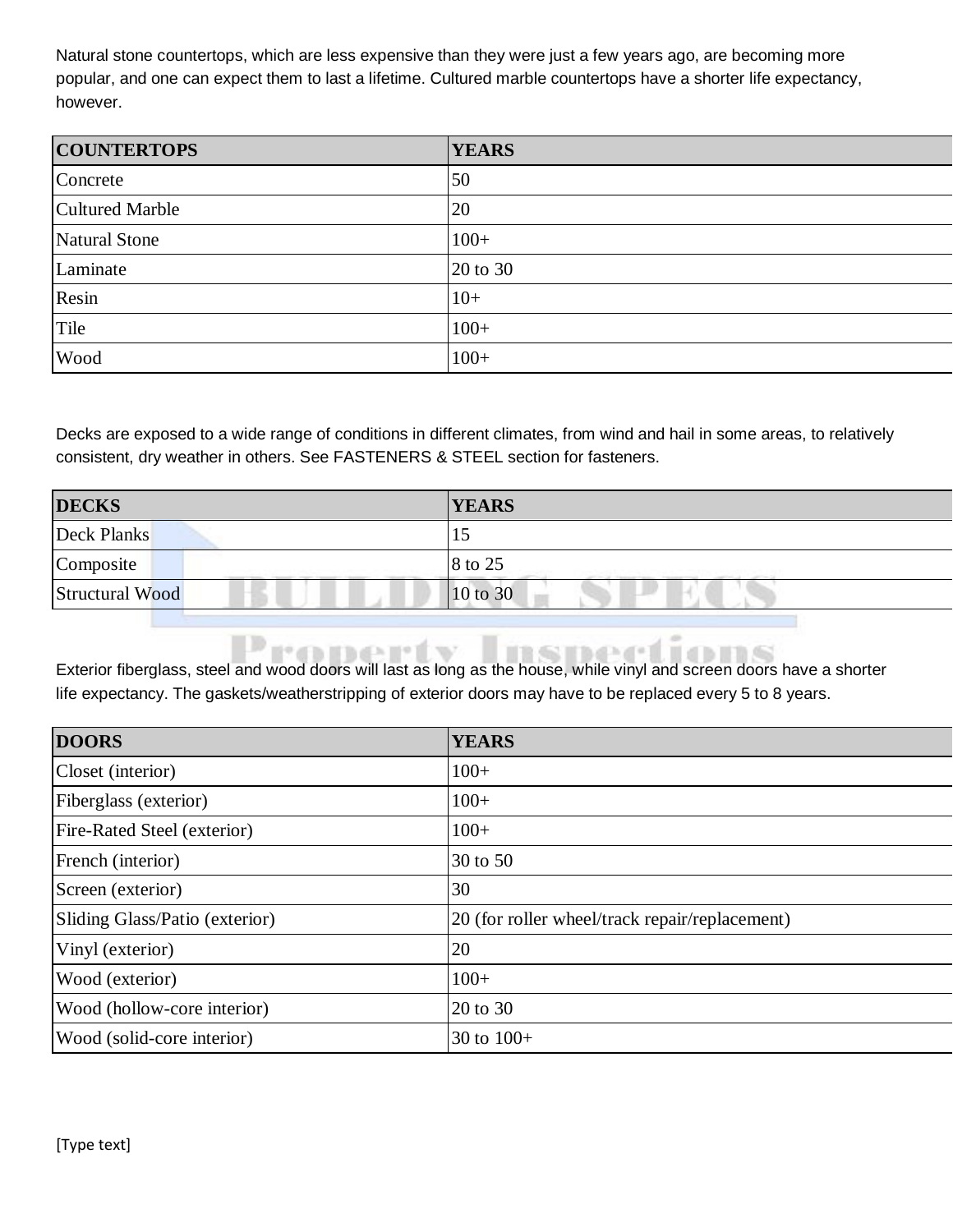Copper-plated wiring, copper-clad aluminum, and bare copper wiring are expected to last a lifetime, whereas electrical accessories and lighting controls, such as dimmer switches, may need to be replaced after 10 years. GFCIs could last 30 years, but much less if tripped regularly.

Remember that faulty, damaged or overloaded electrical circuits or equipment are the leading cause of house fires, so they should be inspected regularly and repaired or updated as needed.

| <b>ELECTRICAL</b>                            | <b>YEARS</b>            |
|----------------------------------------------|-------------------------|
| Accessories                                  | $10+$                   |
| Arc-Fault Circuit Interrupters (AFCIs)       | 30                      |
| <b>Bare Copper</b>                           | $100+$                  |
| Bulbs (compact fluorescent)                  | 8,000 to 10,000+ hours  |
| Bulbs (halogen)                              | 4,000 to $8,000+$ hours |
| Bulbs (incandescent)                         | 1,000 to $2,000+$ hours |
| Bulbs (LED)                                  | 30,000 to 50,000+ hours |
| Copper-Clad Aluminum                         | $100+$                  |
| Copper-Plated                                | $100+$                  |
| Fixtures                                     | 40                      |
| Ground-Fault Circuit Interrupters (GFCIs)    | up to 30                |
| <b>Lighting Controls</b>                     | $30+$                   |
| <b>Residential Propane Backup Generators</b> | 12                      |
| <b>Service Panel</b>                         | 60                      |
| <b>Solar Panels</b>                          | 20 to 30                |
| <b>Solar System Batteries</b>                | 3 to 12                 |
| <b>Wind Turbine Generators</b>               | 20                      |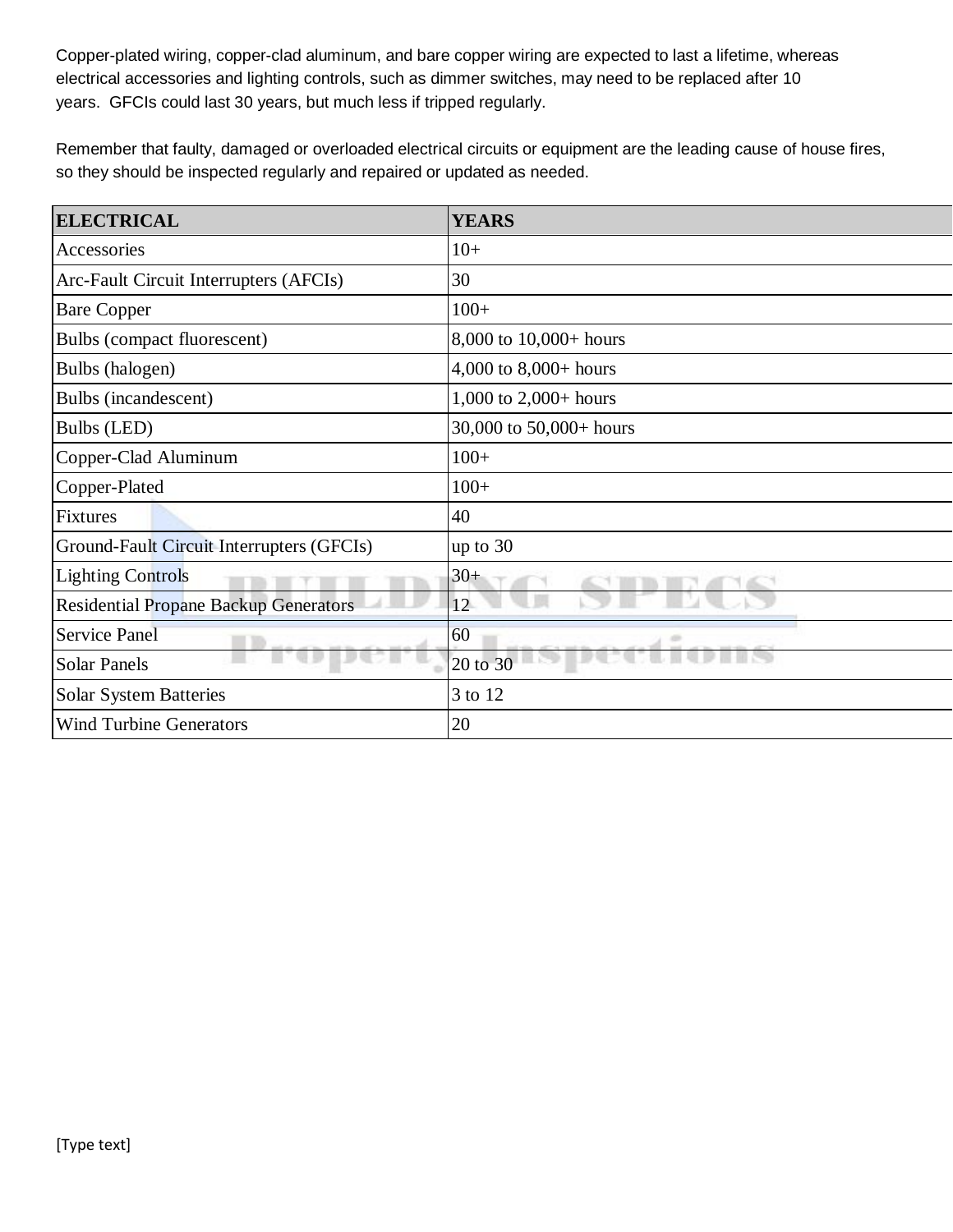Floor and roof trusses and laminated strand lumber are durable household components, and engineered trim may last 30 years.

| <b>ENGINEERED LUMBER</b> | <b>YEARS</b> |
|--------------------------|--------------|
| Engineered Joists        | $80+$        |
| Laminated Strand Lumber  | $100+$       |
| Laminated Veneer Lumber  | $80+$        |
| <b>Trusses</b>           | $100+$       |

Fastener manufacturers do not give lifespans for their products because they vary too much based on where the fasteners are installed in a home, the materials in which they're installed, and the local climate and environment. However, inspectors can use the guidelines below to make educated judgments about the materials they inspect.

| <b>FASTENERS, CONNECTORS &amp; STEEL</b> | <b>YEARS</b>              |
|------------------------------------------|---------------------------|
| <b>Adjustable Steel Columns</b>          | $50+$                     |
| Fasteners (bright)                       | $25$ to 60                |
| <b>Fasteners</b> (copper)                | 65 to $80+$               |
| <b>Fasteners</b> (galvanized)            | $10+$                     |
| Fasteners (electro-galvanized)           | 15 to 45                  |
| Fasteners (hot-dipped galvanized)        | 35 to 60                  |
| <b>Fasteners</b> (stainless)             | $65$ to $100+$<br>h all m |
| <b>Steel Beams</b>                       | $200+$                    |
| <b>Steel Columns</b>                     | $100+$                    |
| <b>Steel Plates</b>                      | $100+$                    |

Flooring life is dependent on maintenance and the amount of foot traffic the floor endures.

| <b>FLOORING</b>        | <b>YEARS</b> |
|------------------------|--------------|
| All Wood Floors        | $100+$       |
| <b>Bamboo</b>          | $100+$       |
| <b>Brick Pavers</b>    | $100+$       |
| Carpet                 | 8 to 10      |
| Concrete               | $50+$        |
| <b>Engineered Wood</b> | $50+$        |
| Exotic Wood            | $100+$       |
| Granite                | $100+$       |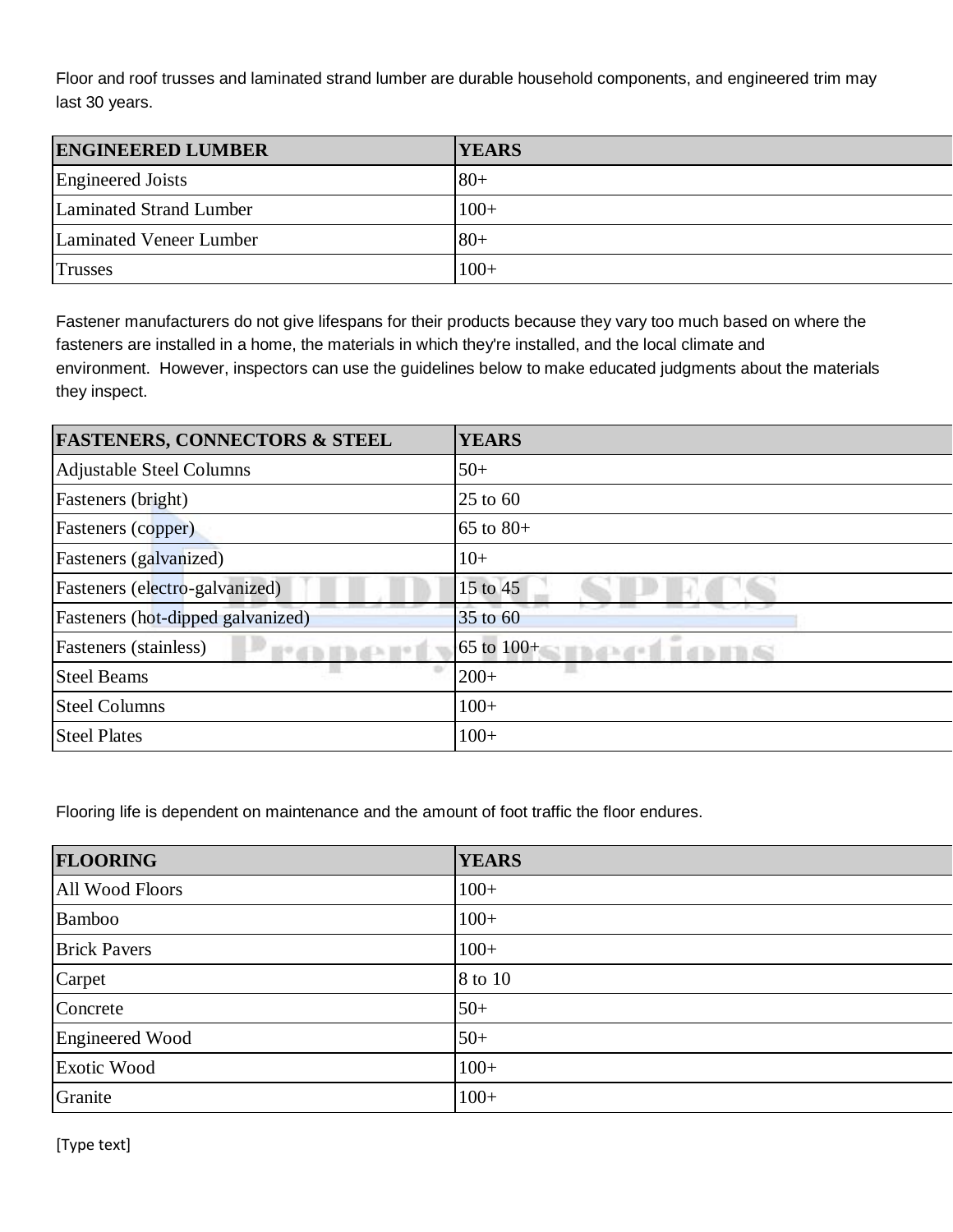| Laminate            | 15 to 25  |
|---------------------|-----------|
| Linoleum            | 25        |
| Marble              | $100+$    |
| Other Domestic Wood | $100+$    |
| Slate               | 100       |
| Terrazzo            | $75+$     |
| Tile                | 75 to 100 |
| Vinyl               | 25        |

Concrete and poured-block footings and foundations will last a lifetime, assuming they were properly built. Waterproofing with bituminous coating lasts 10 years, but if it cracks, it is immediately damaged.

| <b>FOUNDATIONS</b>                       | <b>YEARS</b> |
|------------------------------------------|--------------|
| <b>Baseboard Waterproofing System</b>    | 50           |
| <b>Bituminous-Coating Waterproofing</b>  | 10           |
| Concrete Block                           | $100+$       |
| <b>Insulated Concrete Forms (ICFs)</b>   | 100          |
| Post and Pier                            | 20 to 65     |
| Post and Tensioned Slab on Grade         | $100+$       |
| Poured-Concrete Footings and Foundation  | $100+$       |
| Slab on Grade (concrete)                 | 100          |
| <b>Wood Foundation</b>                   | 5 to 40      |
| Permanent Wood Foundation (PWF; treated) | 75           |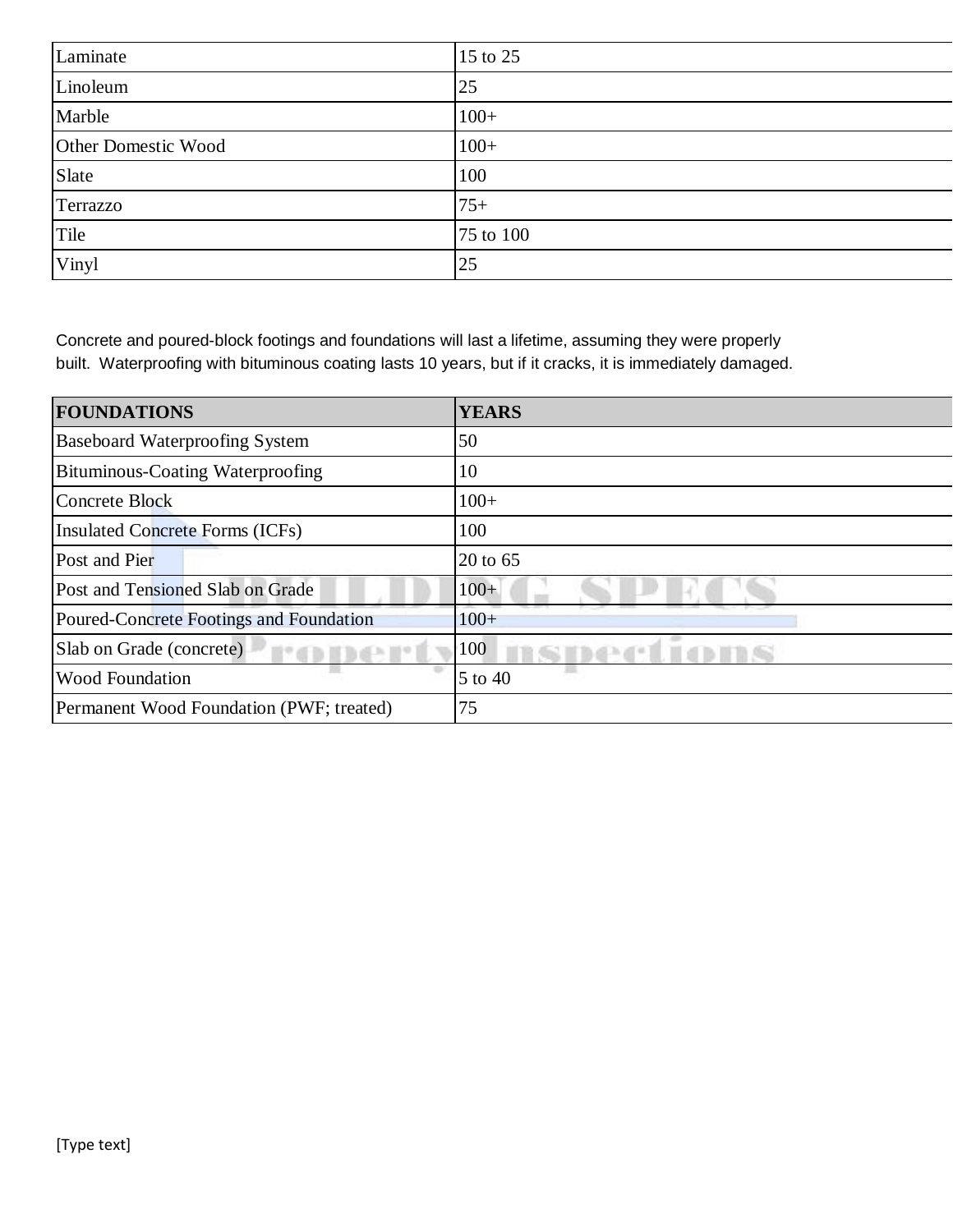Framing and structural systems have extended longevities; poured-concrete systems, timber frame houses and structural insulated panels will all last a lifetime.

| <b>FRAMING</b>                     | <b>YEARS</b> |
|------------------------------------|--------------|
| Log                                | 80 to 200    |
| Poured-Concrete Systems            | $100+$       |
| Steel                              | $100+$       |
| Structural Insulated Panels (SIPs) | $100+$       |
| Timber Frame                       | $100+$       |

The quality and frequency of use will affect the longevity of garage doors and openers.

| <b>GARAGES</b>      | <b>YEARS</b>                    |
|---------------------|---------------------------------|
| Garage Doors        | $\vert 20 \text{ to } 25 \vert$ |
| Garage Door Openers | $10$ to 15                      |

Home technology systems have diverse life expectancies and may have to be upgraded due to evolution in technology.

| <b>HOME TECHNOLOGY</b>        | <b>YEARS</b> |
|-------------------------------|--------------|
| Built-In Audio                | 20           |
| Carbon Monoxide Detectors*    |              |
| Door Bells                    | 45           |
| Home Automation System        | 5 to 50      |
| Intercoms                     | 20           |
| <b>Security System</b>        | 5 to 20      |
| Smoke/Heat Detectors*         | less than 10 |
| <b>Wireless Home Networks</b> | $5+$         |

\* Batteries should be changed at least annually.

İS.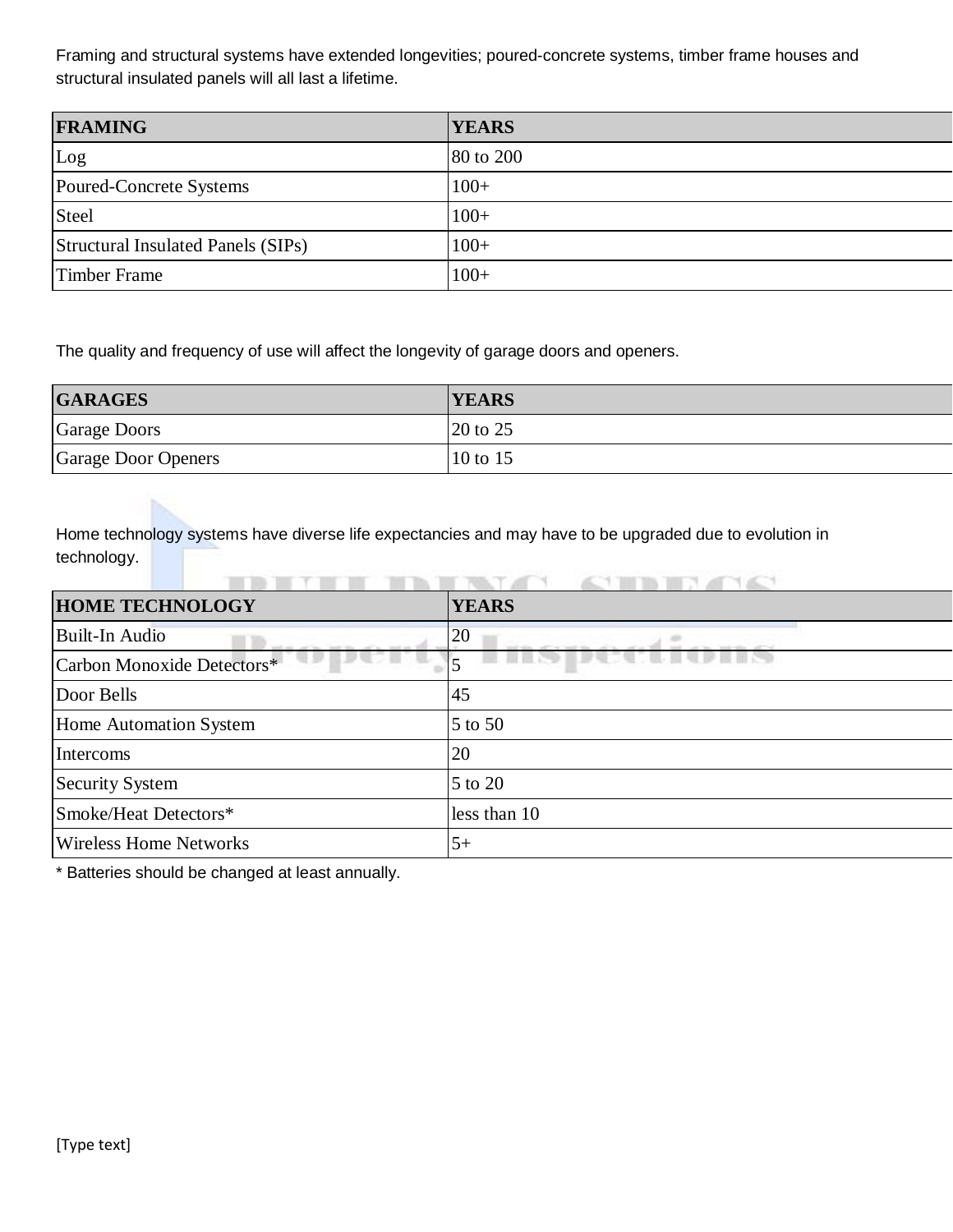Thermostats may last 35 years but they are usually replaced before they fail due to technological improvements.

| <b>HVAC</b>                                                             | <b>YEARS</b>                                                                     |
|-------------------------------------------------------------------------|----------------------------------------------------------------------------------|
| Air Conditioner (central)                                               | 7 to 15                                                                          |
| Air Exchanger                                                           | 15                                                                               |
| Attic Fan                                                               | 15 to 25                                                                         |
| <b>Boiler</b>                                                           | 40                                                                               |
| <b>Burner</b>                                                           | $10+$                                                                            |
| Ceiling Fan                                                             | 5 to 10                                                                          |
| Condenser                                                               | 8 to 20                                                                          |
| Dampers                                                                 | $20+$                                                                            |
| Dehumidifier                                                            | 8                                                                                |
| Diffusers, Grilles and Registers                                        | 25                                                                               |
| Ducting                                                                 | 60 to 100                                                                        |
| <b>Electric Radiant Heater</b>                                          | 40                                                                               |
| <b>Evaporator Cooler</b>                                                | 15 to 25                                                                         |
| Furnace                                                                 | 15 to 25                                                                         |
| Gas Fireplace<br><b>Service</b><br><b>THE</b><br>Ŧ<br><b>THE R</b><br>ш | 15 to 25<br>71<br>$\tau$<br><b>TELES</b><br>THE TELL<br><b>CONTRACTOR</b><br>on. |
| <b>Heat Exchanger</b>                                                   | 10 to 15                                                                         |
| <b>Heat Pump</b><br>$\blacksquare$                                      | 10 to 15<br>ш                                                                    |
| Heat-Recovery Ventilator                                                | 20<br>÷                                                                          |
| Hot-Water and Steam-Radiant Boiler                                      | 40                                                                               |
| Humidifier                                                              | 12                                                                               |
| <b>Induction and Fan-Coil Units</b>                                     | 10 to 15                                                                         |
| Chimney Cap (concrete)                                                  | $100+$                                                                           |
| Chimney Cap (metal)                                                     | 10 to 20                                                                         |
| Chimney Cap (mortar)                                                    | 15                                                                               |
| Chimney Flue Tile                                                       | 40 to 120                                                                        |
| Thermostats                                                             | 35                                                                               |
| Ventilator                                                              | $\overline{7}$                                                                   |

As long as they are not punctured, cut or burned and are kept dry and away from UV rays, cellulose, fiberglass and foam insulation materials will last a lifetime. This is true regardless of whether they were installed as loose-fill, housewrap or batts/rolls.

| <b>INSULATION &amp; INFILTRATION BARRIERS</b> | <b>YEARS</b> |
|-----------------------------------------------|--------------|
|-----------------------------------------------|--------------|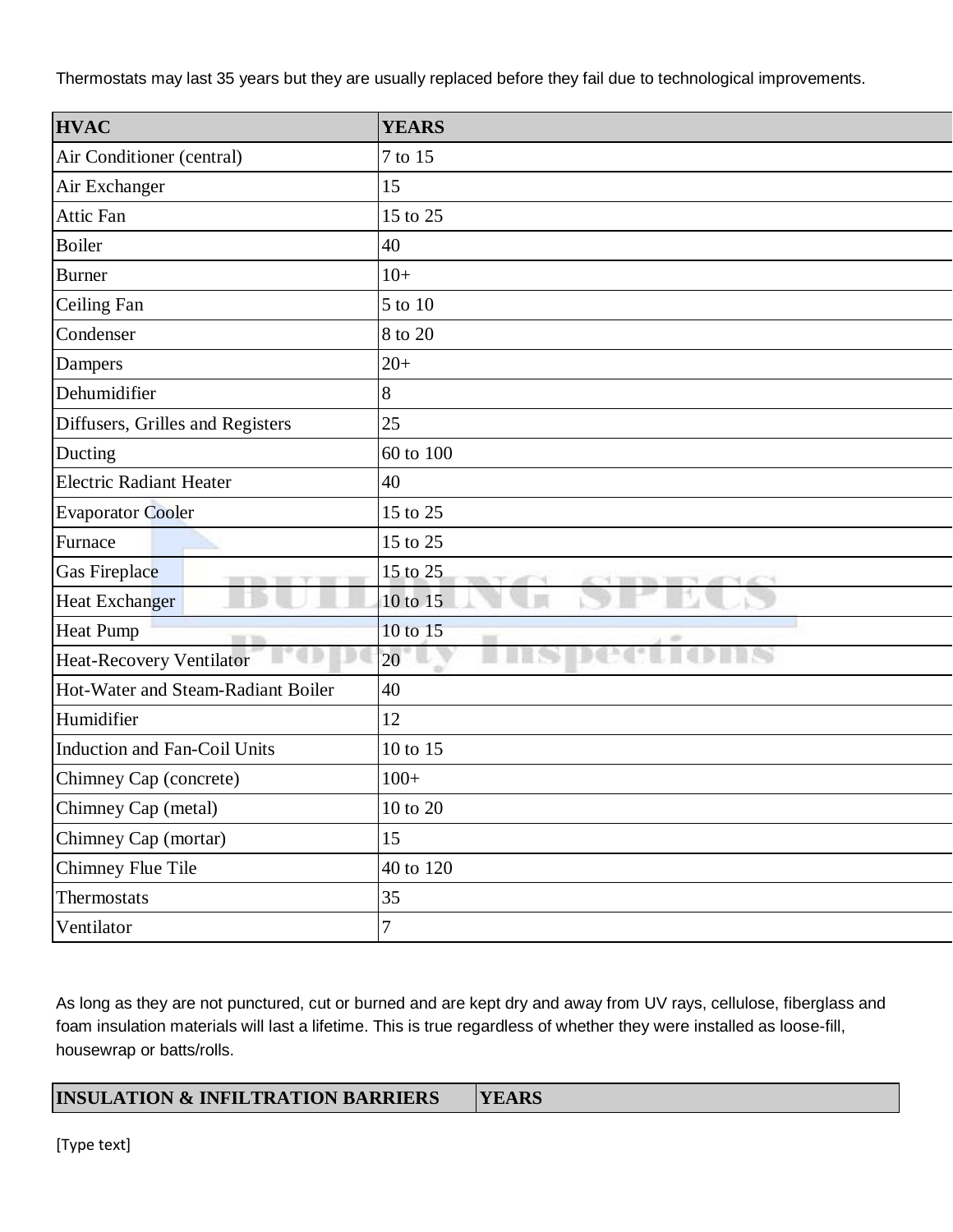| <b>Batts/Rolls</b>              | $100+$   |
|---------------------------------|----------|
| <b>Black Paper (felt paper)</b> | 15 to 30 |
| Cellulose                       | $100+$   |
| Fiberglass                      | $100+$   |
| Foamboard                       | $100+$   |
| Housewrap                       | $80+$    |
| Liquid-Applied Membrane         | 50       |
| Loose-Fill                      | $100+$   |
| Rock Wool                       | $100+$   |
| <b>Wrap Tape</b>                | $80+$    |

Masonry is one of the most enduring household components. Fireplaces, chimneys and brick veneers can last the lifetime of a home.

| <b>MASONRY &amp; CONCRETE</b>           | <b>YEARS</b>    |
|-----------------------------------------|-----------------|
| <b>Brick</b>                            | $100+$          |
| Insulated Concrete Forms (hybrid block) | $100+$          |
| Concrete Masonry Units (CMUs)           | $100+$          |
| Man-Made Stone                          | 25              |
| <b>Masonry Sealant</b>                  | 2 to 20         |
| Stone                                   | $100+$<br>取組み通り |
| Stucco/EIFS                             | $50+$           |
| Veneer                                  | $100+$          |

Custom millwork and stair parts will last a lifetime and are typically only upgraded for aesthetic reasons.

| <b>MOLDING, MILLWORK &amp; TRIM</b> | <b>YEARS</b> |
|-------------------------------------|--------------|
| Attic Stairs (pull-down)            | 50           |
| Custom Millwork                     | $100+$       |
| <b>Pre-Built Stairs</b>             | $100+$       |
| <b>Stair Parts</b>                  | $100+$       |
| <b>Stairs</b>                       | $100+$       |

The lifetime of any wood product depends heavily on moisture intrusion.

| <b>YEARS</b><br><b>PANELS</b> |  |
|-------------------------------|--|
|-------------------------------|--|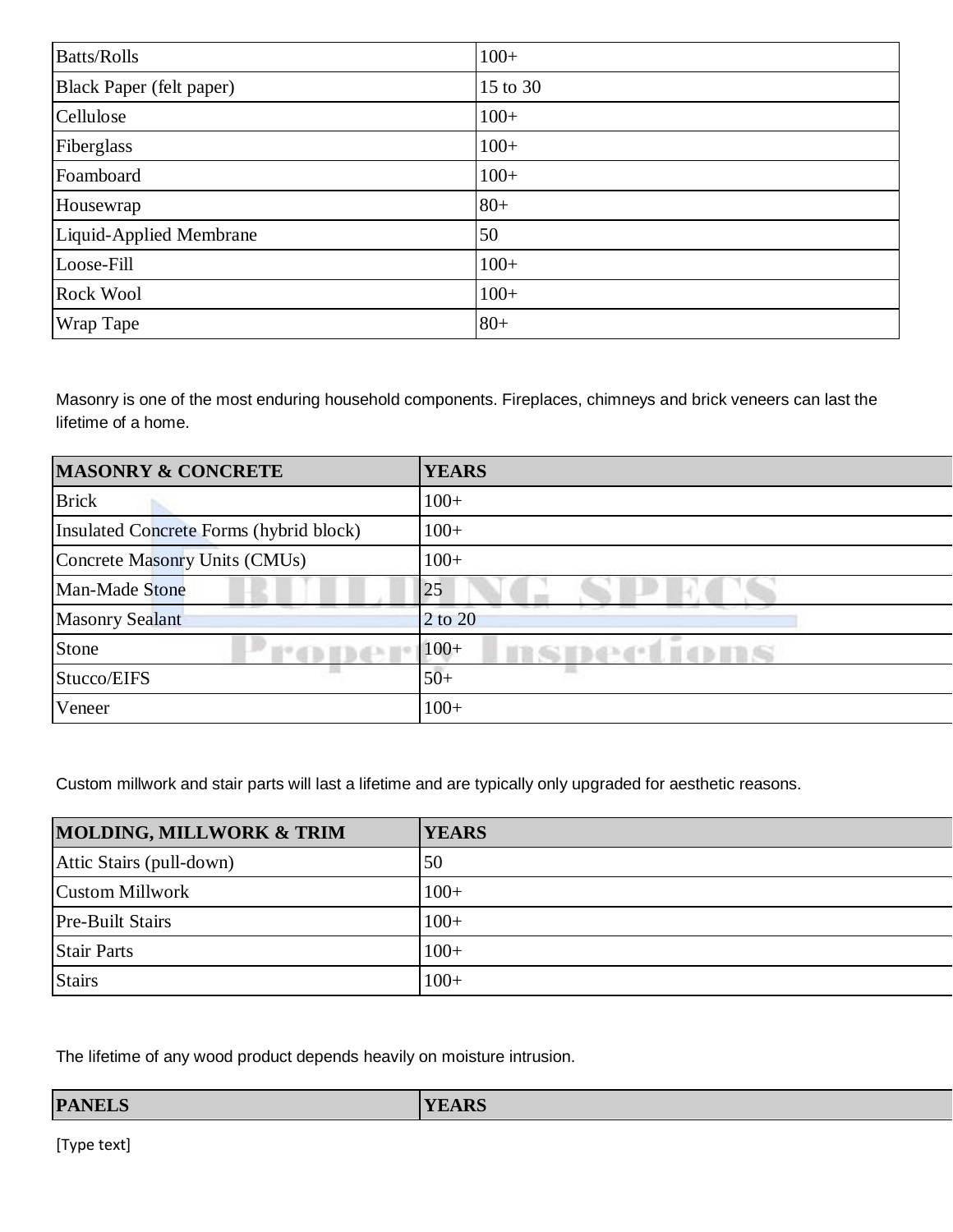| Flooring Underlayment       | 25     |
|-----------------------------|--------|
| Hardboard                   | 40     |
| Particleboard               | 60     |
| Plywood                     | 100    |
| Softwood                    | 30     |
| Oriented Strand Board (OSB) | 60     |
| <b>Wall Panels</b>          | $100+$ |

The quality of plumbing fixtures varies dramatically. The mineral content of water can shorten the life expectancy of water heaters and clog showerheads. Also, some finishes may require special maintenance with approved cleaning agents per the manufacturers in order to last their expected service lives.

| PLUMBING, FIXTURES & FAUCETS                    | <b>YEARS</b>                                    |
|-------------------------------------------------|-------------------------------------------------|
| ABS and PVC Waste Pipe                          | 50 to 80                                        |
| <b>Accessible/ADA Handles</b>                   | $100+$                                          |
| Acrylic Kitchen Sink                            | 50                                              |
| <b>Cast-Iron Bathtub</b>                        | 100                                             |
| Cast-Iron Waste Pipe (above ground)             | 60                                              |
| Cast-Iron Waste Pipe (below ground)             | 50 to 60                                        |
| <b>Concrete Waste Pipe</b>                      | $100+$                                          |
| <b>Copper Water Lines</b><br><b>N9 di h H h</b> | 70<br><b>WATER</b>                              |
| <b>Enameled Steel Kitchen Sink</b>              | $5$ to $10+$                                    |
| <b>Faucets and Spray Hose</b>                   | 15 to 20                                        |
| Fiberglass Bathtub and Shower                   | 20                                              |
| Gas Lines (black steel)                         | 75                                              |
| Gas Lines (flex)                                | 30                                              |
| <b>Hose Bibs</b>                                | 20 to 30                                        |
| Instant (on-demand) Water Heater                | 10                                              |
| <b>PEX</b>                                      | 40                                              |
| <b>Plastic Water Lines</b>                      | 75                                              |
| Saunas/Steam Room                               | 15 to 20                                        |
| Sewer Grinder Pump                              | 10                                              |
| <b>Shower Enclosure/Module</b>                  | 50                                              |
| <b>Shower Doors</b>                             | 20                                              |
| Showerheads                                     | 100+ (if not clogged by mineral/other deposits) |
| Soapstone Kitchen Sink                          | $100+$                                          |
| Sump Pump                                       | 7                                               |
| [Type text]                                     |                                                 |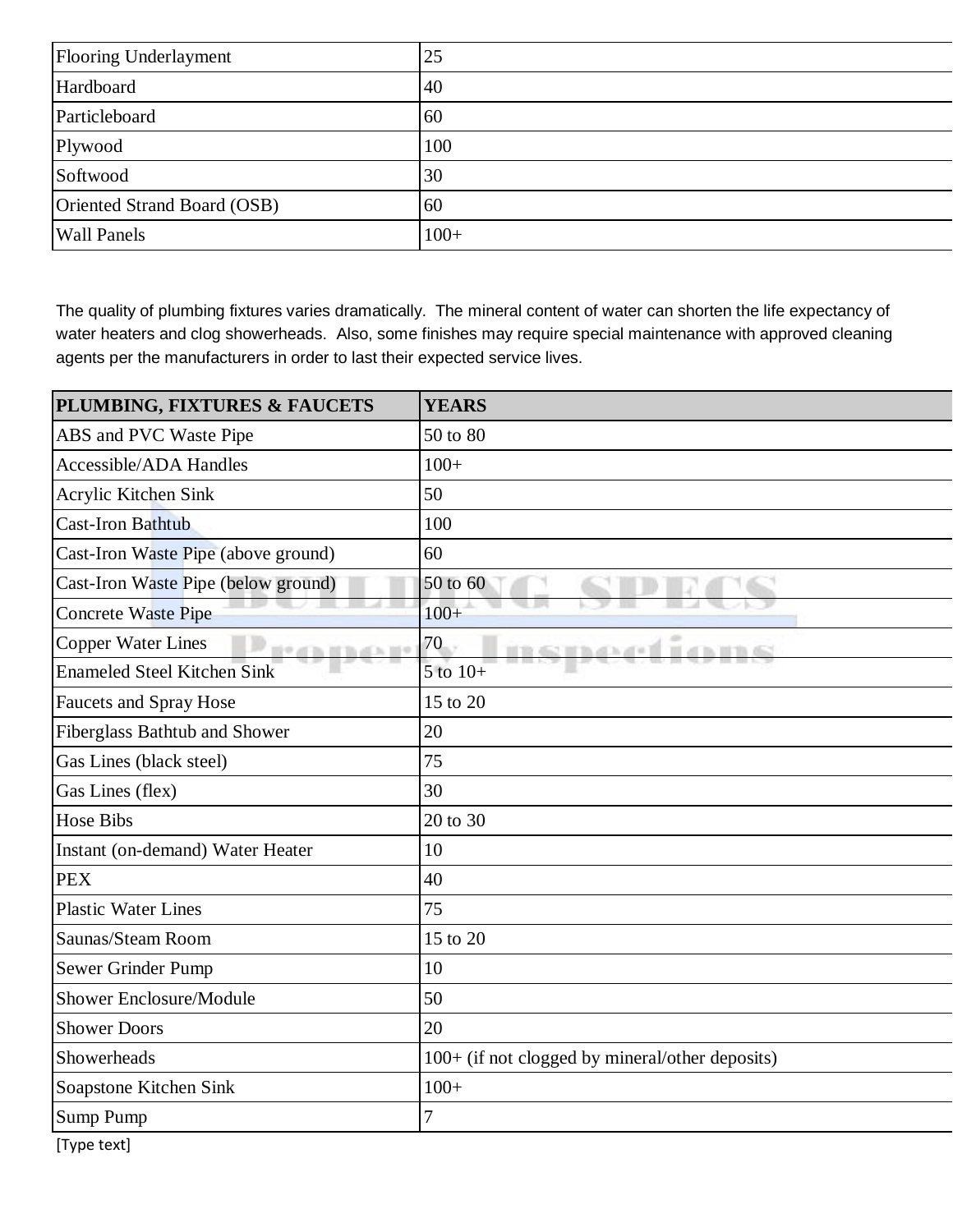| <b>Toilet Tank Components</b>                 |              |
|-----------------------------------------------|--------------|
| Toilets, Bidets and Urinals                   | $100+$       |
| Vent Fan (ceiling)                            | 5 to 10      |
| Vessel Sink (stone, glass, porcelain, copper) | $5$ to $20+$ |
| Water Heater (conventional)                   | 6 to 12      |
| Water Line (copper)                           | 50           |
| Water Line (plastic)                          | 50           |
| Well Pump                                     | 15           |
| <b>Water Softener</b>                         | 20           |
| Whirlpool Tub                                 | 20 to 50     |

Radon systems have but one moving part: the radon fan.

| <b>RADON SYSTEMS</b>                              | <b>YEARS</b>                                                                   |
|---------------------------------------------------|--------------------------------------------------------------------------------|
| Air Exchanger                                     | 15                                                                             |
| Barometric Backdraft Damper/Fresh-Air Intake   20 |                                                                                |
| <b>Caulking</b>                                   | $\vert 5 \text{ to } 10 \vert$                                                 |
| Labeling                                          | 25<br>the property of the control of<br>anno reserves reserve il agriculturale |
| Manometer                                         | 15                                                                             |
| Piping<br><b>THE TIME</b>                         | $50+$                                                                          |
| roper<br>Radon Fan                                | <b>BSDections</b><br>$5$ to $8$                                                |

The life of a roof depends on local weather conditions, building and design, material quality, and adequate maintenance. Hot climates drastically reduce asphalt shingle life. Roofs in areas that experience severe weather, such as hail, tornadoes and/or hurricanes may also experience a shorter-than-normal lifespan overall or may incur isolated damage that requires repair in order to ensure the service life of the surrounding roofing materials.

| <b>ROOFING</b>                                    | <b>YEARS</b> |
|---------------------------------------------------|--------------|
| <b>Aluminum Coating</b>                           | $3$ to $7$   |
| Asphalt Shingles (3-tab)                          | 20           |
| Asphalt (architectural)                           | 30           |
| <b>BUR</b> (built-up roofing)                     | 30           |
| Clay/Concrete                                     | $100+$       |
| Coal and Tar                                      | 30           |
| Copper                                            | $70+$        |
| EPDM (ethylene propylene diene monomer)<br>Rubber | 15 to 25     |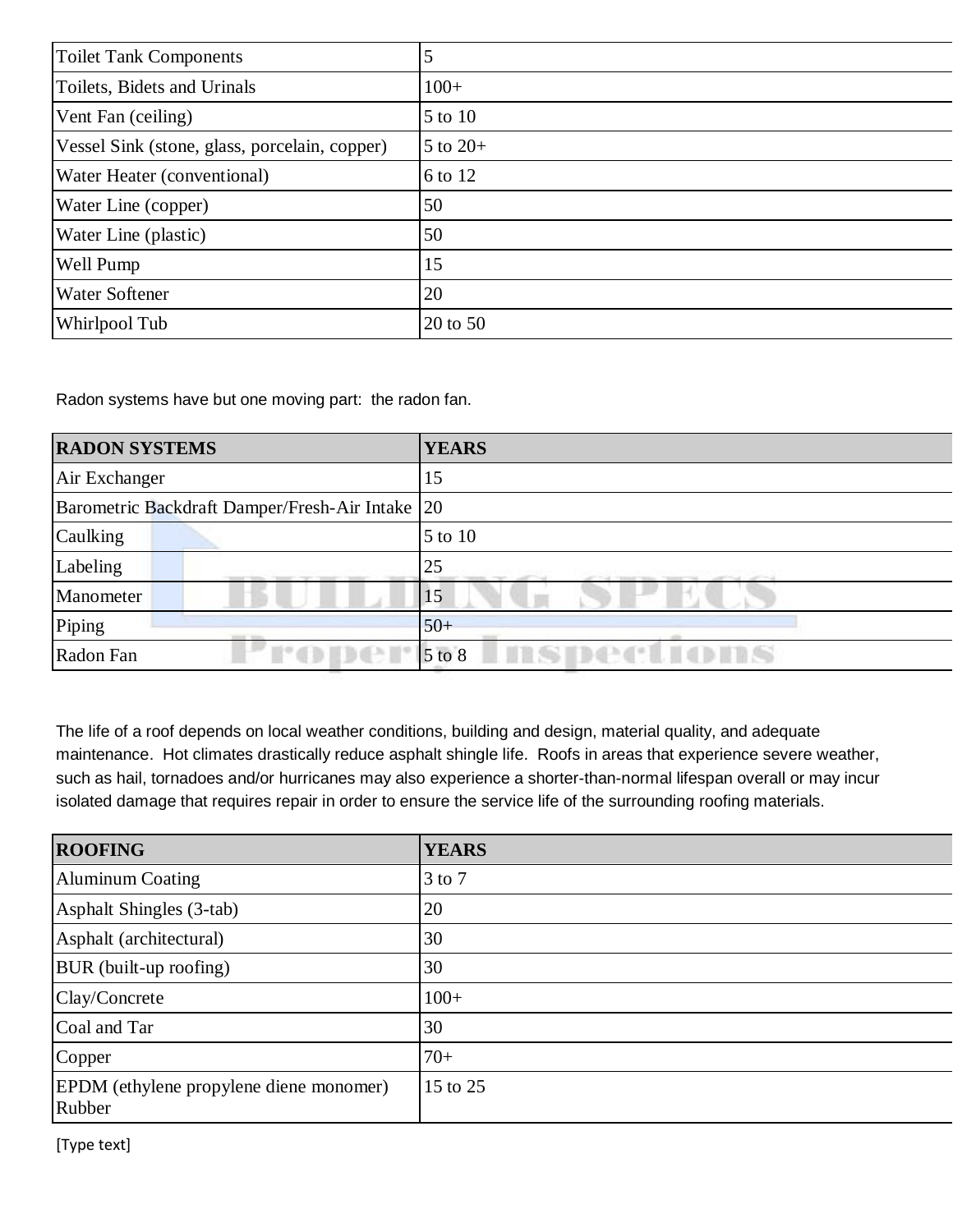| <b>Fiber Cement</b>        | 25        |
|----------------------------|-----------|
| Green (vegetation-covered) | 5 to 40   |
| Metal                      | 40 to 80  |
| <b>Modified Bitumen</b>    | 20        |
| Simulated Slate            | 10 to 35  |
| Slate                      | 60 to 150 |
| <b>TPO</b>                 | 7 to 20   |
| Wood                       | 25        |

Outside siding materials typically last a lifetime. Some exterior components may require protection through appropriate paints or sealants, as well as regular maintenance. Also, while well-maintained and undamaged flashing can last a long time, it is their connections that tend to fail, so seasonal inspection and maintenance are strongly recommended.

| <b>SIDINGS, FLASHING &amp; ACCESSORIES</b>      | <b>YEARS</b> |
|-------------------------------------------------|--------------|
| <b>Aluminum Siding</b>                          | 25 to $40+$  |
| Aluminum Gutters, Downspouts, Soffit and Fascia | 20 to $40+$  |
| <b>Asbestos Shingle</b>                         | 100          |
| <b>Brick</b>                                    | $100+$       |
| Cementitious                                    | $100+$       |
| <b>Copper Downspouts</b><br>m                   | 100<br>÷     |
| <b>Copper Gutters</b><br>÷                      | $50+$        |
| <b>Engineered Wood</b>                          | $100+$       |
| <b>Fiber Cement</b>                             | $100+$       |
| Galvanized Steel Gutters/Downspouts             | 20           |
| <b>Manufactured Stone</b>                       | $100+$       |
| Stone                                           | $100+$       |
| Stucco/EIFS                                     | $50+$        |
| Trim                                            | 25           |
| Vinyl Siding                                    | 60           |
| <b>Vinyl Gutters and Downspouts</b>             | $25+$        |
| <b>Wood/Exterior Shutters</b>                   | 20           |
|                                                 |              |

Site and landscaping elements have life expectancies that vary dramatically.

| <b>SITE &amp; LANDSCAPING</b> | <b>YEARS</b> |
|-------------------------------|--------------|
| American Red Clay             | $100+$       |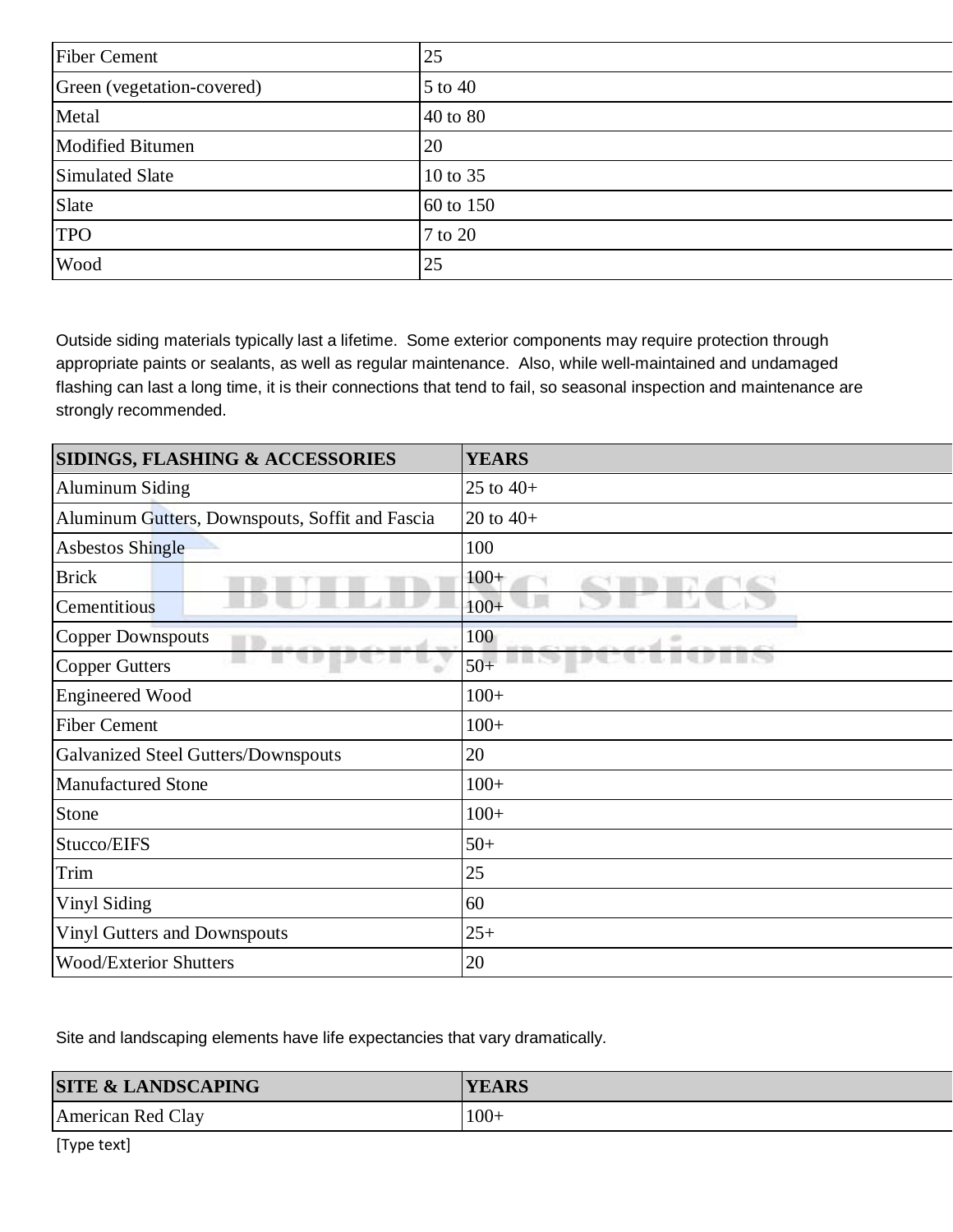| <b>Asphalt Driveway</b>         | 15 to 20   |
|---------------------------------|------------|
| <b>Brick and Concrete Patio</b> | 15 to 25   |
| <b>Clay Paving</b>              | $100+$     |
| <b>Concrete Walks</b>           | 40 to 50   |
| Controllers                     | 15         |
| <b>Gravel Walks</b>             | $4$ to 6   |
| Mulch                           | $1$ to $2$ |
| Polyvinyl Fencing               | $100+$     |
| <b>Sprinkler Heads</b>          | 10 to 14   |
| Underground PVC Piping          | $60+$      |
| Valves                          | 20         |
| <b>Wood Chips</b>               | $1$ to $5$ |
| Wood Fencing                    | 20         |